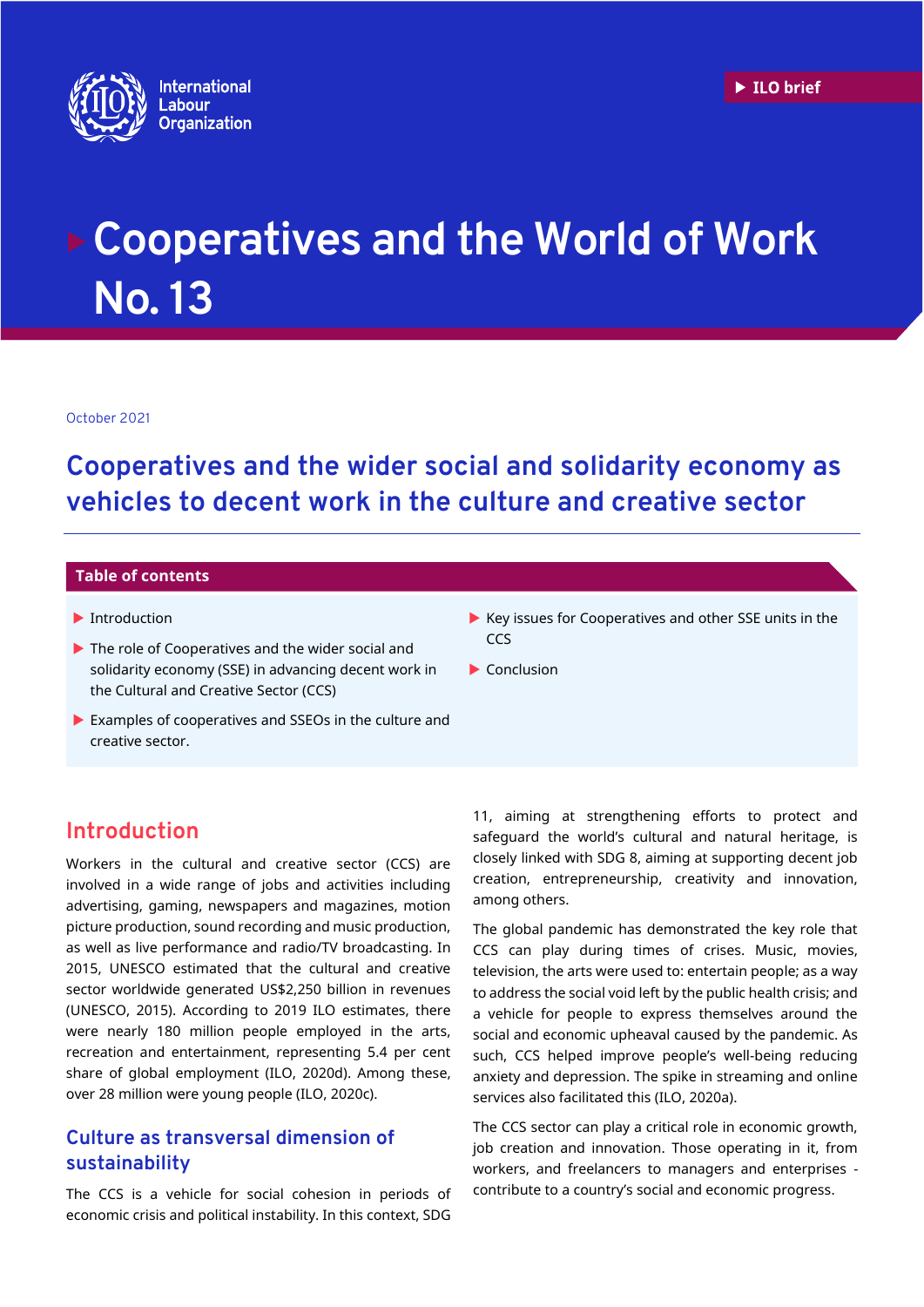

#### Image credit[: Pixabay](https://eur01.safelinks.protection.outlook.com/?url=https%3A%2F%2Fpixabay.com%2F&data=04%7C01%7Cbvumbe%40ilo.org%7C328165b0ac1d4e4bb39e08d98d95058d%7Cd49b07ca23024e7cb2cbe12127852850%7C0%7C0%7C637696493749492191%7CUnknown%7CTWFpbGZsb3d8eyJWIjoiMC4wLjAwMDAiLCJQIjoiV2luMzIiLCJBTiI6Ik1haWwiLCJXVCI6Mn0%3D%7C1000&sdata=scviZkoAnqg9LF4qW6EtJ4ffYfdgofXuCqck2JtFRSM%3D&reserved=0)

They can foster inclusion and societal harmony, including in the promotion and development of indigenous communities, through knowledge, education and cultural awareness. They can empower people, steering innovation and creativity. Cultural heritage shaped through arts, theatre, music, painting or literature - embodies the history, the customs and the work of human creation.

## **The characteristics of workers in the CCS**

The CCS is extremely diverse: it encompasses different types and sizes of enterprises, publicly funded or privately owned, cooperatively-run, big and small. Workers in the sector tend to have different contractual arrangements, from open-ended, part-time contracts to project-based and freelance arrangements. This diversity in the organization of work is compounded by the diverse nature of activities performed by workers in the sector, these include artistic or talent-based occupations, as well as technical and IT occupations (sound-engineers or technicians in audiovisual production, etc.).

## **Decent Work Deficits in the CCS**

While CCS is a key contributor to countries' economic growth, its contribution needs to go hand in hand with decent jobs and sustainability targets identified in the Agenda 2030. In particular, Goal 8 calls for "**developmentoriented policies** that support productive activities, **decent job creation**, **entrepreneurship**, **creativity and innovation**, and **encourage formalization** and growth of micro-, small- and medium-sized enterprises".

Measures related to COVID-19 pandemic have negatively affected the sector, with many workers and enterprises hit hard by unemployment, closures and unable to continue activities under confinement measures. For instance, recent estimates point out that the music sector has lost US\$10 billion in sponsorships due to the shutdown (Hall, 2020). Countries data show: the Philippines saw the number of employees in arts, entertainment and recreation services fall by 55 per cent in April 2020, in comparison with April 2019; and the revenues of the Brazilian audio-visual, editing and news agency sector decreased by 14.8 per cent during March 2020 (ILO, 2020a).

The global pandemic has exposed existing vulnerabilities in the sector, with many artists working in the informal economy, especially in developing countries, not always properly recognized, and often operating on the margins of financial sustainability (OECD, 2020a).

While the diversity in the working arrangements offers independence, and flexibility with respect to employment opportunities, they also pose a challenge vis à vis adequate access to social security, and workers' capacity to have a voice and enjoy freedom of association. Such deficits may lead to unstable working conditions or remuneration systems. Some of the decent work challenges faced in the CCS include (Galian, Licata and Stern-Plaza, 2021):

- **Uneven access to innovation**, including technological innovations, among workers and enterprises in the CCS, when it comes to independent artists or small productions. While the sector is both a driver and source of innovation, not all of the stakeholders in it benefit from access to the tools and knowhow to understand and operate new business models, nor have the appropriate skills needed to use new technologies, and to benefit from new forms of co-production. This can have indirect negative effects, not only on employment creation in the sector, but also on the viability and sustainability of enterprises operating in the sector.
- **Inadequate access to social protection schemes**. In most countries, contributory schemes cover formal employees with employment contracts. Most people working in the sector are independent contractors or self-employed. As a result, they may not be covered by social security mechanisms. Even when they are not excluded from social protection schemes, low or irregular income, it may often be difficult for these workers to adequately contribute to social security schemes.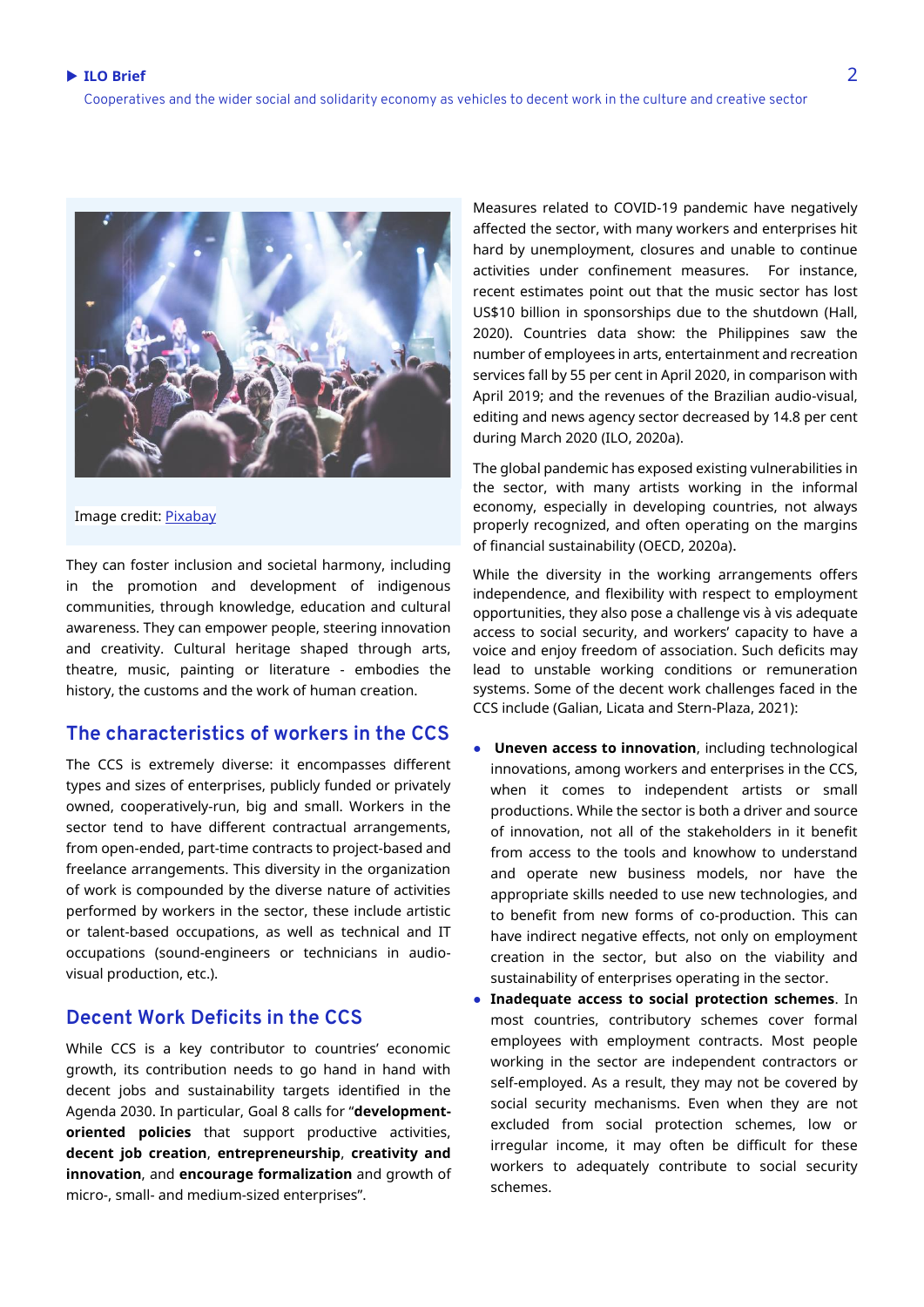#### **Figure 1. The multiple impact of SSE units in the cultural and creative sector**



- **Irregular flow of income**. Workers usually have irregular flows of income, paid at the end of a project or performance, settled at irregular intervals, or one-off payments, when their pieces of art are sold. Income tends to fluctuate according to demand for the artist's work and come from multiple sources, such as "royalties" for authors, and "neighbouring rights" royalties for performers.  $^1$  These are paid depending on the systems in place, and may not always generate revenues. These systems are also changing with the new streaming models.
- **Idle time in creative occupations**. Artists invest significant time conducting research for their projects, practicing with their instruments, working on their upcoming shows or rehearsing for their performances. This "hidden working time" is considered inactive from a traditional labour market perspective, and they are therefore not remunerated for the time spent.
- **High risk of employment injury**. Because of the type of work they do, and the economic value placed on their physical or mental skills, CCS workers are particularly vulnerable to work-related injuries. For example, a leg injury for a dancer or a hand injury for a musician could have negative consequences on their income security.
- **Uneven union representation**. Given the employment status of many CCS workers, trade unions may face challenges in organizing workers in the sector, and in ensuring their access to specific services (skills development, innovation, funding, and social security).

# **The role of Cooperatives and the Wider Social and Solidarity Economy in advancing decent work in the CCS**

Over the years, the social and solidarity economy has played a key role in advancing economic growth and in

<sup>1</sup> **Royalties** are payments made to individuals or company for the ongoing use of their work: e.g., payment made to musicians, which have produced music, to play the song in public or for a commercial use; payment made to book authors by publishers for the right to sell and distribute their books. Neighbouring Rights is a term to indicate the royalties earned from the public performance of a sound recording. They are royalties applicable to the performing artist (not the author). **Neighbouring royalties** for performing artists are the same as the performance royalties perceived by songwriters, authors and writers for their original work.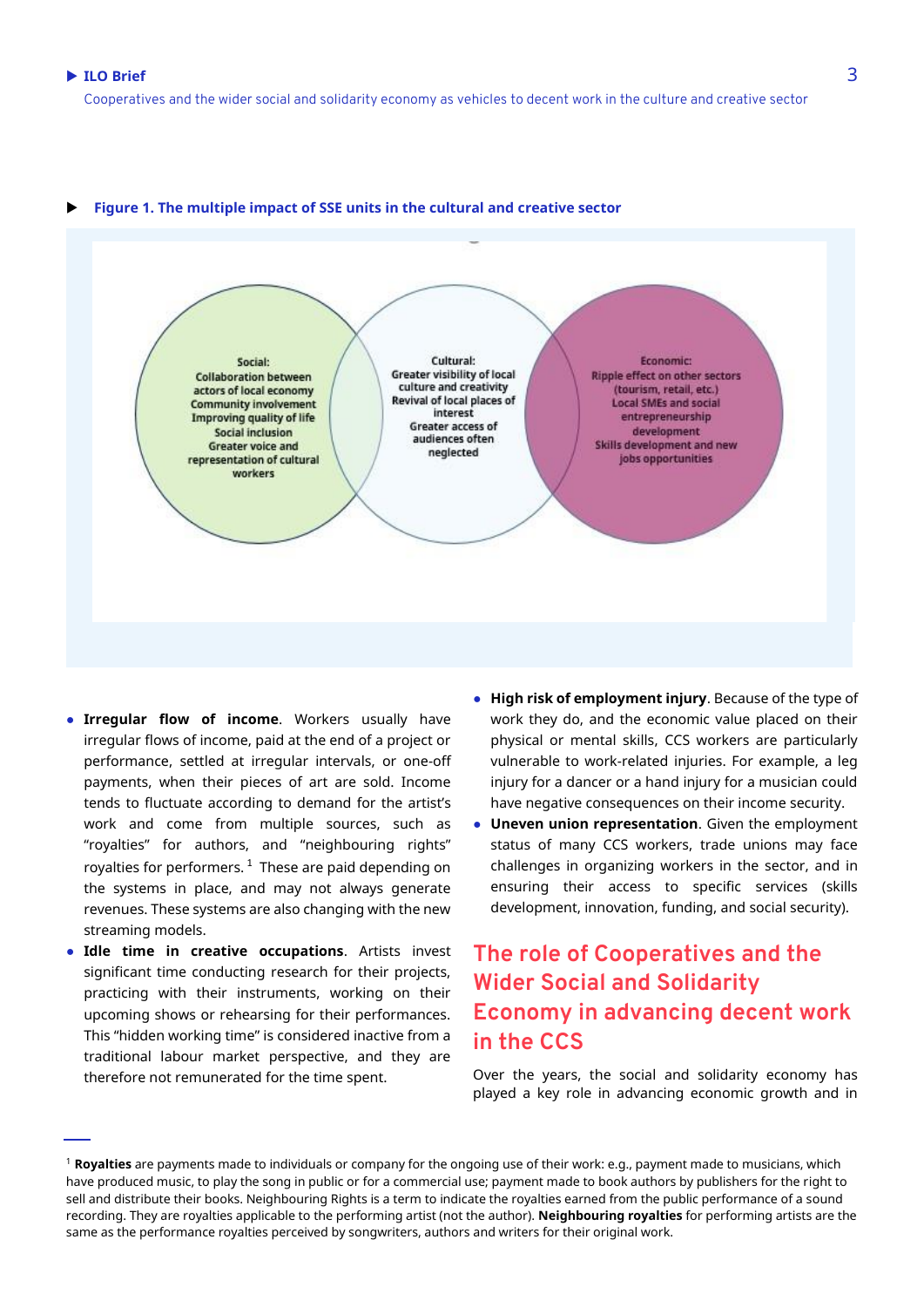employment creation, but also in building resilience during difficult times. Cooperatives and the wider Social and Solidarity Economy (SSE) units<sup>2</sup> have promoted both social, cultural and economic changes within communities, countries and regions (Figure 1).

In 2017, 2.8 million SSE units operated in European countries, representing 6.3 per cent of region's employment. The data on other regions is less advanced, although some countries have relatively good data. In 2018 in Canada, employment in social enterprises accounted for only 0.2 per cent of the workforce. In Korea, SSE units accounted for 0.15 per cent of total employment. In 2017, in the United Kingdom, SSE units employed 5 per cent of the national workforce (OECD, 2020b). Globally, cooperatives provide jobs or work opportunities to 10 per cent of the employed population, and the three hundred largest cooperatives or mutuals make up over 2.1 billion USD in economic turn over (ICA and EURICSE, 2020).

The global pandemic has tested the fragilities of the countries' economies and highlighted existing gaps to decent work. In this context, the SSE can prove to be a means to address the pandemic effects on the economy and society (OECD, 2020b). In particular, the post-pandemic recovery requires a human-centred approach in terms of employment policies, skills development and social protection systems focused on investing in the people, while balancing the need for increased productivity, with inclusive growth and decent working conditions (ILO, 2020b).

Furthermore, arts and culture have been always at the forefront of systemic change, advancing efforts to promote inclusion, integration, seeking alternatives to business-asusual and creating economic and racial justice in the sector and beyond (Linares and Woolard, 2021).

The characteristics and nature of cooperatives and other SSE units make them well-suited to implement a humancentred recovery, where quality jobs, inclusion through democratic governance and access to rights, and local and social development are at the centre of production of goods and services (UNTFSSE, 2020).

Even before the global pandemic, SSE units in the CCS have been active in empowering workers, benefiting from enhanced knowledge and skills coupled with a safer and supportive work environment (Costantini, 2018).

Cooperatives and wider SSE units can be further strengthened in the CCS as business and organizing models of choice through worker cooperatives, artists' collectives, community land trusts, and mutual aid networks. These models benefit from community ownership and democratic governance that allow for sharing of political, cultural, and economic power.

In this context, some of the features of cooperatives and other SSE units make them particularly relevant in times of crises, but also in supporting a more resilient and inclusive future of work in the CCS (Borzaga et al, 2017; Birchall and Ketilson, 2009):

- SSE units have displayed significant growth even through phases of economic recession;
- they are employment-oriented enterprises and organizations, operating in labour intensive sectors, and sectors less prone to automation, with the ability to aggregate workers (including self-employed workers) to increase their voice and market power;
- they can offer an "employment infrastructure" for emerging forms of employment, often not regulated and not providing adequate benefits in terms of labour and social protection;
- they provide workers in the informal economy with different ways to associate and cooperate, strengthening their market power and facilitating access to finance and business support services; and
- their stakeholder-oriented nature make them more likely to adhere to decent work standards

In the context of the recovery from the global pandemic:

- SSE units can provide immediate innovative solutions as relief for enterprises and individuals; and
- In the long run, SSE units can represent a viable business model to build back better the economy through more inclusive and sustainable economic solutions.

Cooperatives and other SSE units may be particularly relevant when operating in a context of limited resources, which is very common in the CCS, as they tend to focus on unmet services provision, benefits and risks distribution, promotion of employability, while reaching out to marginalized groups. Strategies devised for the recovery of the sector can therefore consider the formation of new, and the strengthening of existing cooperatives and wider SSE units to help foster the resilience of CCS.

<sup>&</sup>lt;sup>2</sup> The use of SSE units adopted here is aligned with the Transition from the Informal to the Formal Economy Recommendation, 2015 [\(No. 204\),](https://www.ilo.org/dyn/normlex/en/f?p=1000:12100:0::NO::P12100_INSTRUMENT_ID,P12100_LANG_CODE:3243110,en:NO) which refers to "economic units" that include cooperatives and social and solidarity economy units (para. 3(c)), as well as the members of those units (para. 4(a)).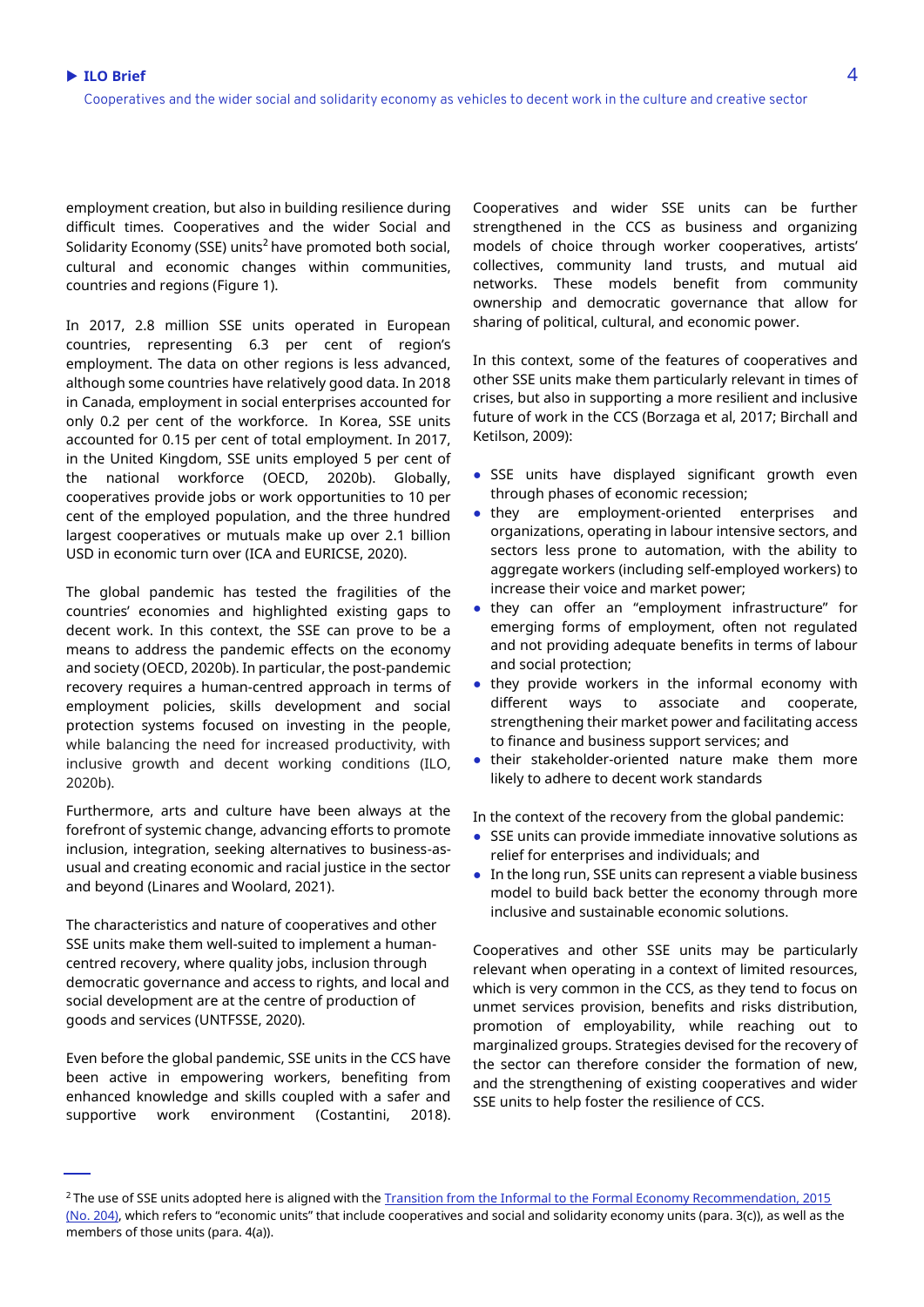Furthermore, studies on cultural cooperatives have shown how they have been effective in reconciling the divergent views of work: "doing the work we love"; and work as business to secure livelihoods. Cultural cooperatives may

inspire a transformation in CCS where work shifts from a competitive model to one that puts co-operation and social change at the forefront, while supporting the

#### **Figure 2. Reconciling the different dimensions of sustainability**



individuals to enjoy the economic benefits of their efforts, sharing technologies, skills and services (Sandoval, 2018).

This is particularly important, in the context of promoting youth employment in CCS, which has seen a growth of qualified young people wishing to enter the field. However, they often work under idle working hours, and irregular working conditions. The cooperative model can help young people to build a business based on networking and participatory self-management, while ensuring decent work and inclusive growth (Boyle and Oakley, 2018). The comparative advantage of cooperatives, more pronounced in employment intensive sectors where the human-focused provision of services prevails, is aligned with the nature of CCS, based on partnerships and founder-ownership (Boyle and Oakley, 2018).

Experiences of SSE units that build on the intersection between public health and creative and cultural activities have emerged during the COVID-19 pandemic (Box 2) (Costantini, 2018).

Cooperatives and other SSE units make culture and creativity not just about selling products or services (a music concert, a theatre play, sound recording, etc.). SSE units and the cultural sector share their proximity to the territory, to the needs and traditions of local communities. The intersection of the sector with this business model can help foster community engagement and local development, increasing social cohesion, and reconciling different aspects of sustainability (Figure 2). This is the case of creative hubs, developed through social enterprises, which have triggered infrastructure investment and the revival of local economies, encompassing other sectors, such as tourism and retail. These clusters may prove particularly important during recovery, helping in rebuilding the capacity within communities, sustaining economic activities in difficult times, also sustaining jobs and entrepreneurship within the CCS and beyond (Costantini, p.9, 11-12).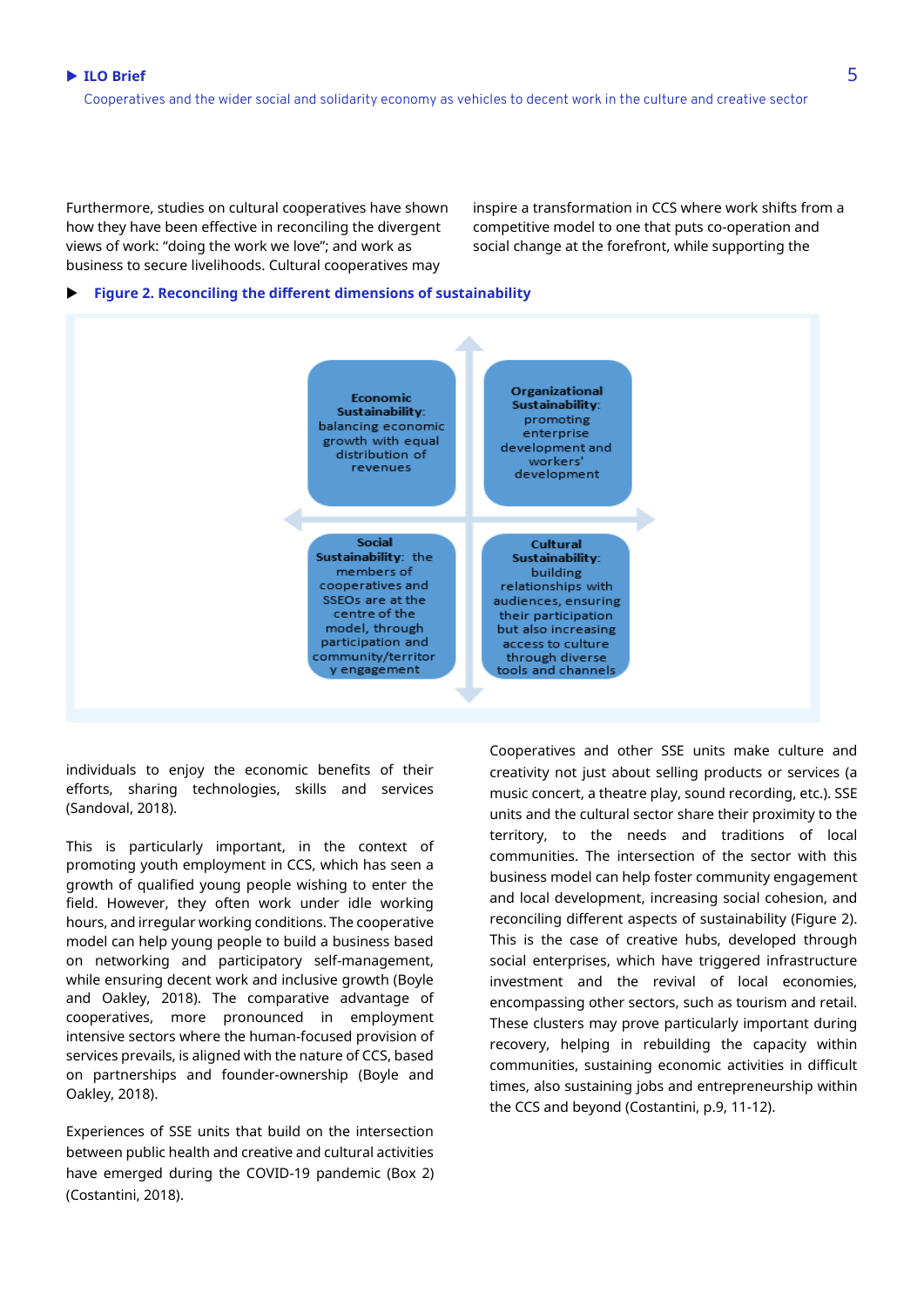## ■ ILO Brief 6 to the set of the set of the set of the set of the set of the set of the set of the set of the set of the set of the set of the set of the set of the set of the set of the set of the set of the set of the se

Cooperatives and the wider social and solidarity economy as vehicles to decent work in the culture and creative sector

#### **Box 1. SSE and Cooperatives**

Social and Solidarity Economy (SSE) encompasses organizations and enterprises that:

- Have explicit economic and social (and often environmental) objectives;
- involve varying degrees and forms of cooperative, associative and solidarity relations between workers, producers and consumers; and
- practice workplace democracy and selfmanagement.

SSE includes traditional forms of cooperatives and mutual associations, as well as women's self-help groups, community forestry groups, social provisioning

organizations or 'proximity services', fair trade organizations, associations of informal sector workers,

social enterprises, and community currency and alternative finance schemes (UNTFSSE, n.d.).

#### **What is a cooperative<sup>3</sup>?**

A cooperative is defined by both the International Cooperative Alliance (ICA) and the International Labour Organization (ILO) as "an autonomous association of persons united voluntarily to meet their common economic, social, and cultural needs and aspirations through a jointly-owned and democraticallycontrolled enterprise"

# **Examples of cooperatives and SSE units in the CCS**

## **Employment, capacity building and skills development**

Cooperatives and other SSEOs play a key role in addressing capacity building and skills gaps, especially for young people operating in the culture or creative production, while ensuring a certain degree of security in terms of employment, more regular revenues, and working time organisation.

In Scotland, **[Absolute Classics](https://absoluteclassics.co.uk/)** is a social economy enterprise which aims at reaching out to rural areas and local communities, with high quality classical music

### **Box 2. Cooperative society : « Culture et Santé en Nouvelle Aquitaine »**

This is a cooperative society of collective interest (SCIC) created in 2011 in the region of "Nouvelle Aquitaine" in South-western France with the objectives of:

- **building** partnerships between the stakeholders of health and culture; and
- **Fostering debate on public policy issues and** trends between civil society and state and local authority services in the two sectors.

The SCIC encourages innovation, both in health and medico-social organisations and in the field of artistic and cultural creation. During the pandemic, the cooperative society has been instrumental in addressing the psychosocial and health effects that impacted the cultural sector. Activities have been developed to support workers in the cultural sector to cope with the health impact of the pandemic and increase their resilience, guiding workers towards psychosocial wellbeing, new means creation and interaction with the public (Pôle Culture et Santé, 2021).

#### Source[: https://culture-sante-aquitaine.com/](https://culture-sante-aquitaine.com/)

performances. The enterprise contributes to build the capacity of young people and develop their musical skills, by tutoring and mentoring young musicians, and establishing education and outreach programmes, including in schools. In 2018, they have reached 1,000 young people under 16 years of age, combining times, also sustaining jobs and entrepreneurship within the CCS and beyond (Costantini, 2018).

Another example is the **[WHALE Arts](https://www.whalearts.co.uk/)** in Edinburgh, a nonprofit community arts organisation established in 1992 that supports artists and creative entrepreneurs with tools (e.g. office space, open studios, arts centres, IT, etc.), funding, and skills development opportunities. It links them with other artists, and the wider community (e.g. poetry, performance and drawing sessions), providing them with jobs opportunities. Furthermore, it is part of a broader network as an accredited **Living Wage employer,** a living wage for all workers, either permanent employees or third-party contractors (Costantini, 2018).

<sup>&</sup>lt;sup>3</sup> [ILO's Promotion of Cooperatives Rec](https://www.ilo.org/dyn/normlex/en/f?p=NORMLEXPUB:12100:0::NO::P12100_ILO_CODE:R193)ommendation, 2002 (No. 193).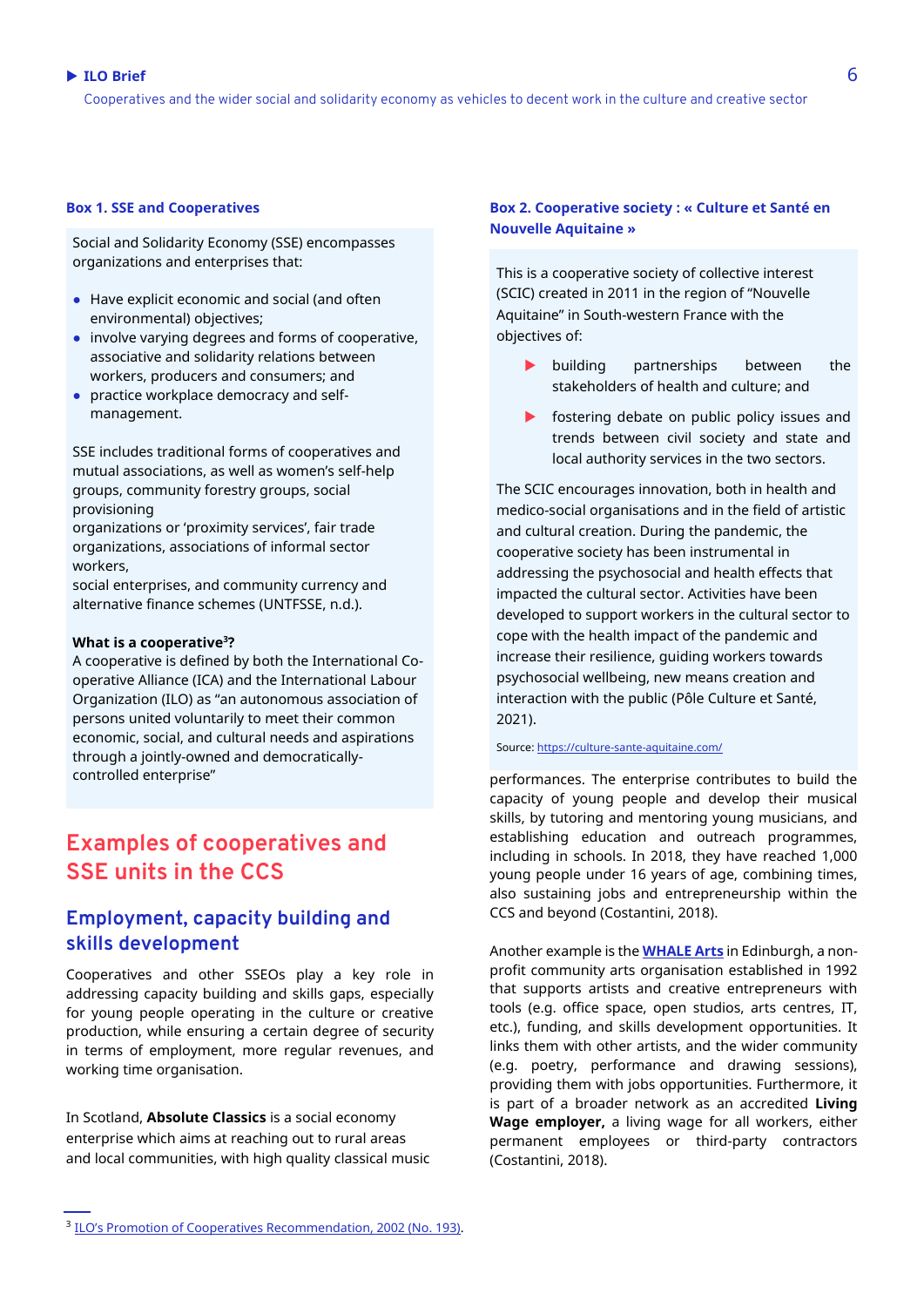Cooperatives and other SSE units can help save traditional cultural enterprises or entertainment productions, and ensure business and job continuity. This is the case of the **[Aron Theatre Cooperative](https://arontheatre.com/)**, established in 2009 in Ontario, Canada to save a local movie theatre about to retire, and accounting for more than 450 members (Stories.coop, n.d.).

In Spain, the **[Wazo cooperative](https://wazo.coop/)** was founded to address challenges met by rural communities in Spain and to create economic and job opportunities for these communities. The cooperative has used the creative economy as vehicle to foster sustainable local development of rural and low populated areas. It has promoted access to innovation and digitalization to connect distant cooperatives and stakeholders, and promoted jobs creation, especially among youth and rural communities. One example is the EU Smart Composer programme, which is a methodology to support VET music educators to teach music students who compose new music and to enable VET Music Educators to acquire new skills in branding, entrepreneurship and digital marketing.

## **Access to services and social protection**

Innovation is at the core of the sustainability of cultural and creative enterprises. Cooperatives and other SSE units have supported access to specific services, such as creative hubs for sharing experiences and tools, provision of management assistance, administrative support, career development services, which have proven essential for workers and enterprises in the sector to strive (Finely et al., 2017).

This is the case of **[Smart](https://www.smartfr.fr/)**, a cooperative, also defined as a "2.0 mutual benefit society" (Borzaga et al., 2017), based in Belgium, supporting artists and freelancers in the CCS. It covers more than 120,000 members in nine European countries. It facilitates risk-pooling and administrative simplification for these workers and freelancers. The cooperative has established a Mutual Guarantee Fund to help creative professionals to have regular salary payments within a fixed period independently from the client's payment, as well as full insurance coverage.

In New Zealand, **[Enspiral](https://www.enspiral.com/)** supports its members to share performances with each other, to ensure more predictable incomes and opportunities, it provides a shared co-working space, and members act as lenders and investors in each other's projects.

Based in Victoria, Canada, **Stocksy United** is an artistowned photography and cinematography cooperative that accepts and provides royalty-free stock photography and stock video. The 900 member owners are artists from 65 countries around the world. The cooperative differs from other stock photography firms by its focus on fair pay. Members receive 50 percent of royalties on standard license sales, 75 percent on extended license sales, and year-end profit sharing in the form of patronage returns.

## **Collective voice and representation**

New technologies and innovation have shifted content production and consumption from large media enterprises to small innovative creators, often freelancers or self-employed. Also, in some instances, the costs of production have been reduced, not always requiring expensive equipment. This has provided a great opportunity to focus on the local content, developing entrepreneurship and giving the voices to the people in countries or regions that have a story to tell. At the same time this may require more collective systems for dissemination of ideas, and to represent the voices of people often left behind.

In Argentina, **[Posibl](https://www.posibl.com/en)** is a production and distribution media enterprise. It covers five continents and it is active in 161 countries. It is a secondary level social enterprise that brings together non-profit organizations, social enterprises and individuals that have the common aim to tell the stories of those in need, encouraging solidarity and giving a voice to humanitarian causes (Luzardo et al., 2017).

In Africa, music cooperatives are emerging to meet common economic and cultural needs of its members. These cooperatives help ensure a stronger voice and representation for musicians in contributing to local and young and emerging musicians to kick-start their career and give them an opportunity to show their talent, and provides registered artists with access to venues and equipment at subsidized rates.

## **Formalization and local economic development**

Cooperatives and other SSE units can help the CCS fully benefit from their linkages with the territory and the communities, ensuring their full contribution to the local economy, and investments in infrastructures and services. At the same time, as formal, and legally constituted organizations, as well as their capacity for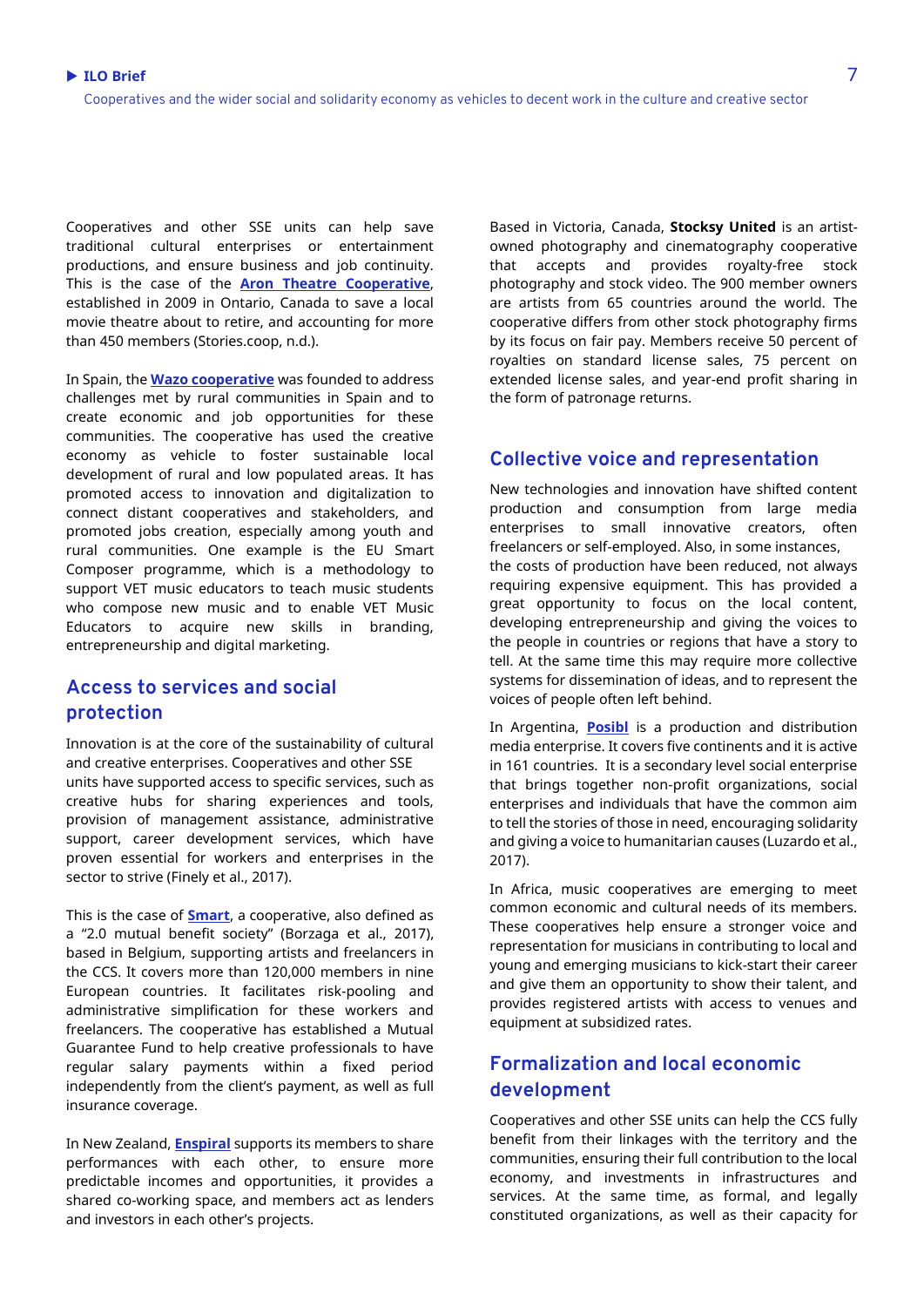risk pooling, they can offer an alternative for many artists and workers in the sector, to operate out of the informality.

**[DOC Servizi](https://docservizi.retedoc.net/en/)** is an Italian cooperative supporting workers in the entertainment sector, often freelancers or with no recognition within the traditional forms of employment. It has 20 branches across Italy, and more than 4,000 members. The cooperative manages the workers' contracts, taxes and social security contributions. Its collective strength allows the cooperative to negotiate decent working conditions, in terms of both remuneration and a safe and healthy work environment. The members also have a voice in the laws governing the entertainment and culture sector, and participate in the design of collective labour agreements concerning both the artists and the technicians operating in the sector (Constantini, 2018). This has been particularly relevant during the global pandemic, where the cooperative has negotiated conditions for its members, and leveraged its support through support of trade unions (Box 3).

In some instances, cooperatives and other SSE units can help ensure decent working conditions in a context of poor education levels, lack of investment in infrastructure and unemployment, all elements driving the informal economy. This is the case of the **television cooperatives** in Hungary. This cooperative came about as a result of a collaboration between local authorities, which supported the development and financing of cable TV, broadband internet and a telephone network, and the Association of Community Workers, which brought young people together to produce television programmes (Stories.coop, n.d.).

## **Awareness, empowerment and advocacy**

Because of its diversity and its creativity, as well as nature of employment in CCS, artists can find in cooperatives and other SSE units a vehicle to advocate on specific issues concerning their work, or to raise awareness on specific social issues. This could help them in collaborating with civil society organizations in advancing social and development goals or advance political ideas.

Cooperative bookshops have been an essential vehicle to create and disseminate content that encourages social transformation and to empower local communities to develop and advance political ideas. This is the case of two cooperative bookshops in Spain: **La Ciutat Invisible** and **Cannibal**. These experiences also combine local communities' empowerment with the aim of reviving in-store book selling (Costantini, 2018).

Cooperatives experiences around media production have helped to raise awareness around different social issues from refugees' integration, physical and mental disabilities, to violence and harassment. A good example is the **[Media](https://mediaco-op.net/) co-op** experience in Scotland, which is a workers' co-operative and a social enterprise. They promote a decent working environment, and the inclusion of LGBTQ+, migrant, and "neuro-diverse". The cooperative produces movies and animation, works on digital applications and design, as well as develops educational and training material. An example is "A strong Man" film produced to raise awareness around violence against women, using refugees and migrant men from various countries to advocate for this cause and at the same time challenging stereotypical beliefs in the host countries.

## **Box 3. DOC Servizi support to entertainment sector workers during COVID-19**

#### **Staff and worker-members support:**

- Redundancy fund for the administrative staff anticipating the payment of subsidies;
- 24 hour assistance to members to access health care, sick leave, unemployment benefits, COVID-19 support measures;
- Profile of members' skills to find new job opportunities for them (e.g. IT field);
- Free refresher courses for stage technicians; and
- Staff and worker-members support.

#### **With the help of trade unions:**

- Second-level agreement allowing members to work in areas other than entertainment at least during the period of the pandemic while remaining in the cooperative (e.g. as electricians or gardeners at high altitudes); and
- Agreement to activate between May and July 2021 a massive lifelong learning program partly funded by the state and with the characteristic to pay workers for each hour of training attended (27 training courses, 1,111 administrative staff, artists and technicians, 980 training hours).

Source: Francesca Martinelli, The reaction of entertainment workers to COVID-19, A cooperative case study, 7th Conference of the Regulating for Decent Work Network, ILO, Geneva, 6-9 July 2021.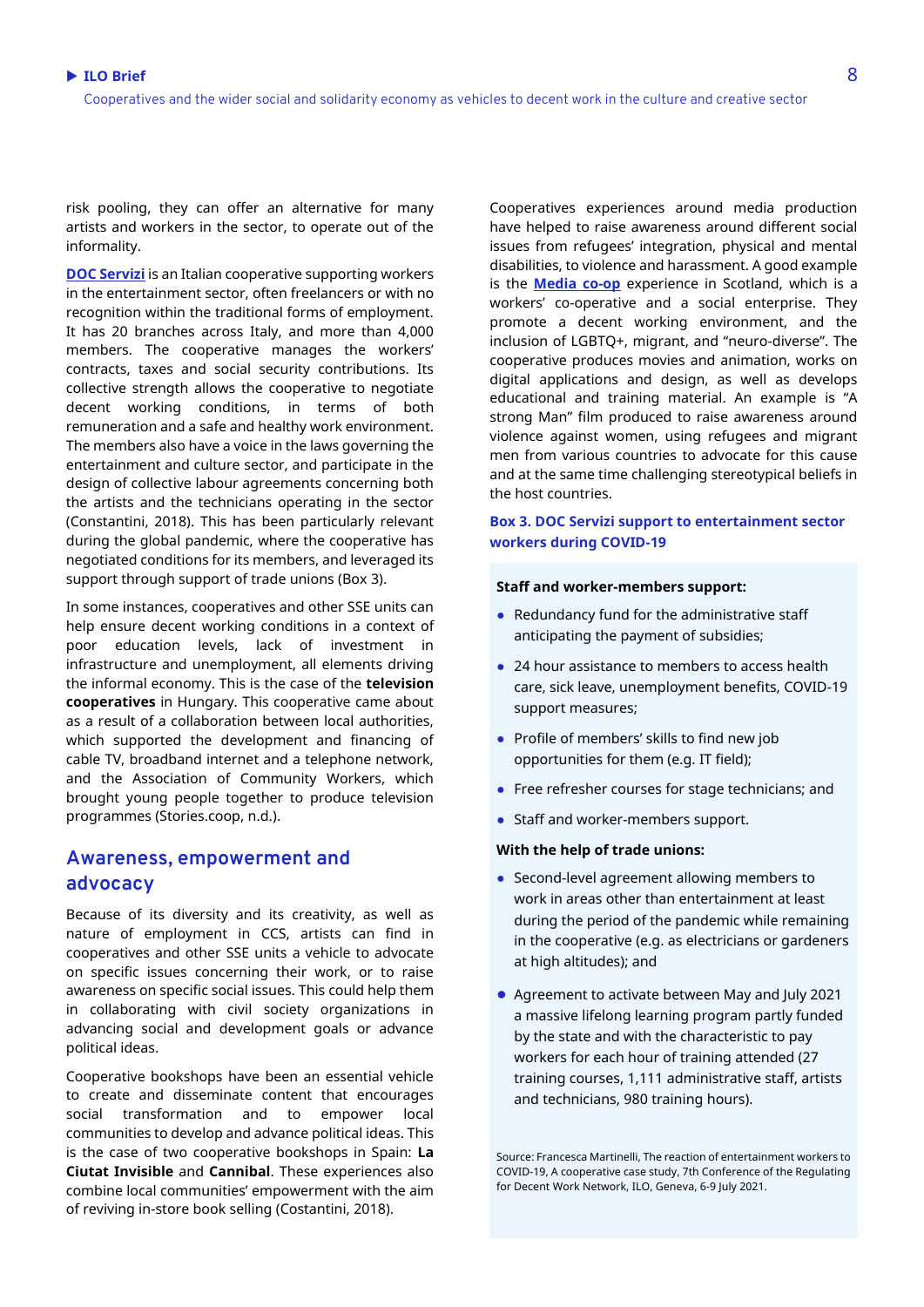# **Key issues for Cooperatives and other SSE units in the CCS**

The discussion on the issues to be addressed by cooperatives and other SSE units in the sector is linked to the broader obstacles faced by, and the inherent characteristics of, the workers in the CCS. In an evolving

landscape, where innovation and technology applications are at the centre of the organization of work in this sector, artists, and in general workers operating in the sector, fit in with the profile of gig workers, as they:

- Have irregular incomes;
- Have limited unionization rates:
- Have multiple clients and multiple contracts;
- Move from one performance to another in a short period of time; and
- Are in emerging and new forms of employment with inadequate access to social protection.

The global pandemic has highlighted existing gaps in the coverage and protection of this category of workers in terms of lack of eligibility to recovery measures, lack of entitlement to economic, social and labour rights, which often leads to difficult access to ordinary social protection schemes, but also opportunities in terms of flexibility, access to innovation and new business models.

However, these issues need to be analysed in the context of broader systemic barriers related to policy and economic frameworks put in place at country level to regulate their organizing practices and business operations.

## **Economic, market-related issues**

One issue for cooperatives and other SSE units is the viability and the capacity to reach scale, as existing financial tools and intermediaries are inadequate to understand and to effectively support the expansion and replication of good practices. This is particularly important in the context of post-COVID-19 recovery in the sector, to avoid that new and emerging organizing practices and business models in the arts and entertainment sector lead to unwanted negative effects on decent work.

There is still the need to build a comprehensive ecosystem approach, which would strengthen the cooperatives' links with government institutions, including education, as well as business services and innovation hubs. This may help in increasing resilience,

overcoming challenges to sustainability and reaching scale.



Image credit[: Pixabay](https://eur01.safelinks.protection.outlook.com/?url=https%3A%2F%2Fpixabay.com%2F&data=04%7C01%7Cbvumbe%40ilo.org%7C328165b0ac1d4e4bb39e08d98d95058d%7Cd49b07ca23024e7cb2cbe12127852850%7C0%7C0%7C637696493749492191%7CUnknown%7CTWFpbGZsb3d8eyJWIjoiMC4wLjAwMDAiLCJQIjoiV2luMzIiLCJBTiI6Ik1haWwiLCJXVCI6Mn0%3D%7C1000&sdata=scviZkoAnqg9LF4qW6EtJ4ffYfdgofXuCqck2JtFRSM%3D&reserved=0)

## **Policy-related issues**

Notwithstanding the surge of cooperatives and SSE units in the CCS, the broader regulatory environment for cooperative and other SSE units is inadequate in many countries, because of narrow or outdated legal frameworks, which do not always reflect the transformations in the world of work. There is still some tension between the representative role of trade unions and cooperatives in specific sectors, including the CCS. In reality, a stronger collaboration between cooperatives and other SSE units, and trade unions would help, on one hand, cooperatives and other SSE units' models to access policy negotiations and contribute to decisions making processes pertaining to the rights of workers in the CCS. On the other hand, unions may find a bridge to access those workers, whose uncertain status (emerging forms of employment) makes it difficult for them to be unionized.

## **Internal issues**

Key internal challenges is that lack of governance knowhow, often linked to the limited institutional infrastructure on cooperative education and training in most countries, makes it difficult to create an understanding around cooperative enterprises.

Unreliability of funding sources is another barrier to scaling up and replicating good cooperatives and other SSE units' practices, as traditional financing sources may not have the tools to recognize and deal with new cooperative and other SSE units' models.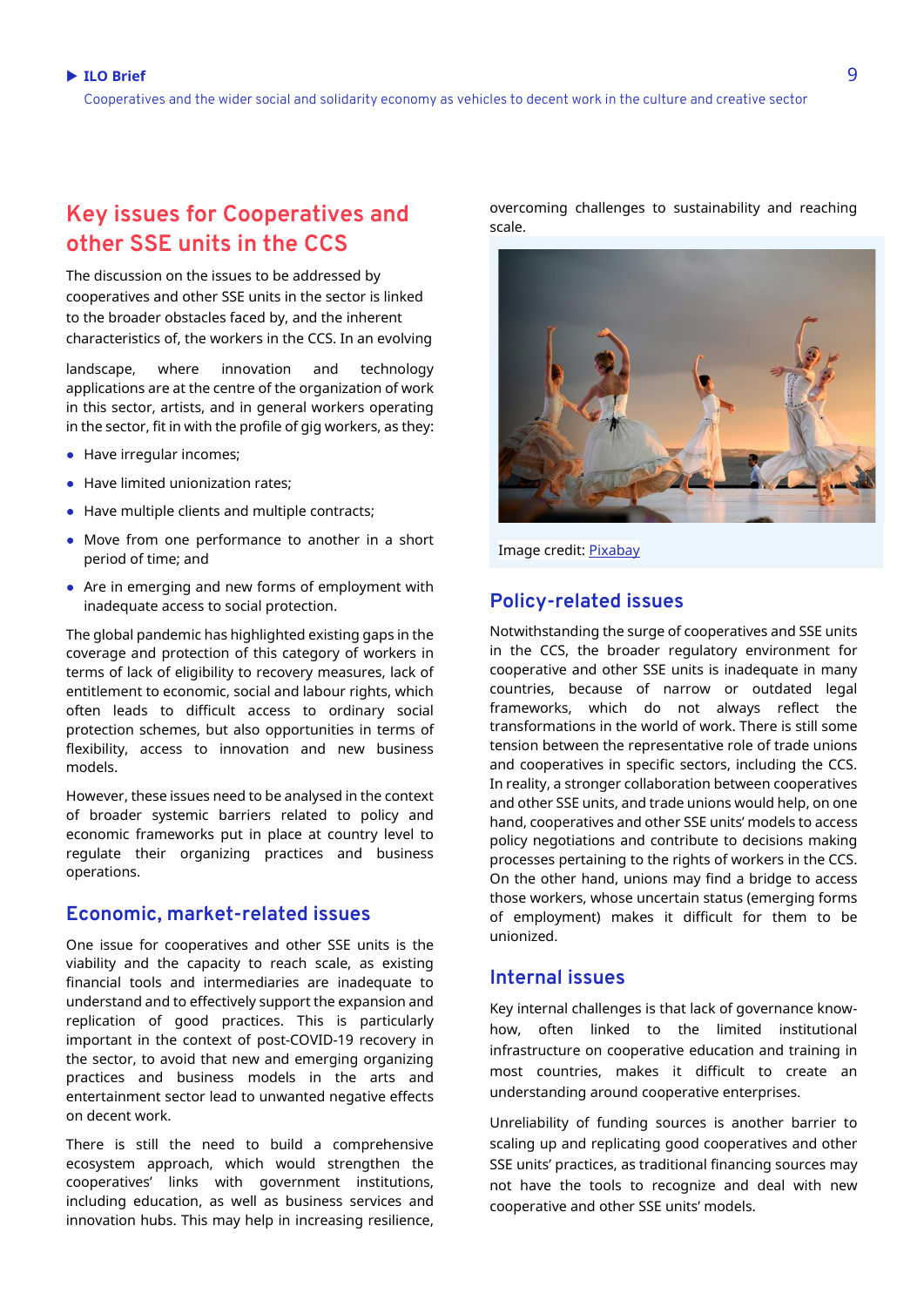## **Conclusion**

Cooperatives and other SSE units offer an alternative business model for the CCS, especially in the context of non-standard forms of employment that characterize the sector, and that often do not allow these workers to be adequately represented. Cooperatives have already proved a viable means to ensure the representativeness of workers in the informal economy and in areas where other organizational forms are limited.

New technologies are changing the way work is organized and governed. They are redefining the relationships between workers and employers especially in emerging sectors like the platform economy. Cooperatives and other SSE units can be a tool to fully realize viable digital platforms in the CCS, while ensuring decent work through collective ownership and democratic governance.

In the context of service provision, in particular social protection, cooperatives and mutual insurance providers can fill the existing gap by ensuring workers in the CCS are adequately covered. Experiences of

cooperatives providing such services to people in rural and informal economies using the cooperative model to access health insurance could be scaled up in the sector.

Securing sustainability and reaching scale requires financing. The CCS could benefit from a number of financing tools that are part of the cooperatives ecosystem: social finance tools and institutions including ethical banking, financial cooperatives, credit unions, community development banks, community-based savings schemes, in order to address cuts in government funding. Investment in infrastructure and networks supporting the CCS, including the development of creative hubs in cities is key to foster broader local development.

Last but not the least, in order to ensure cooperatives and wider SSE businesses present a viable model for the CCS; there is the need to include these models in education and training curricula taking into account national settings and regulations, as well as the national business and cultural environments.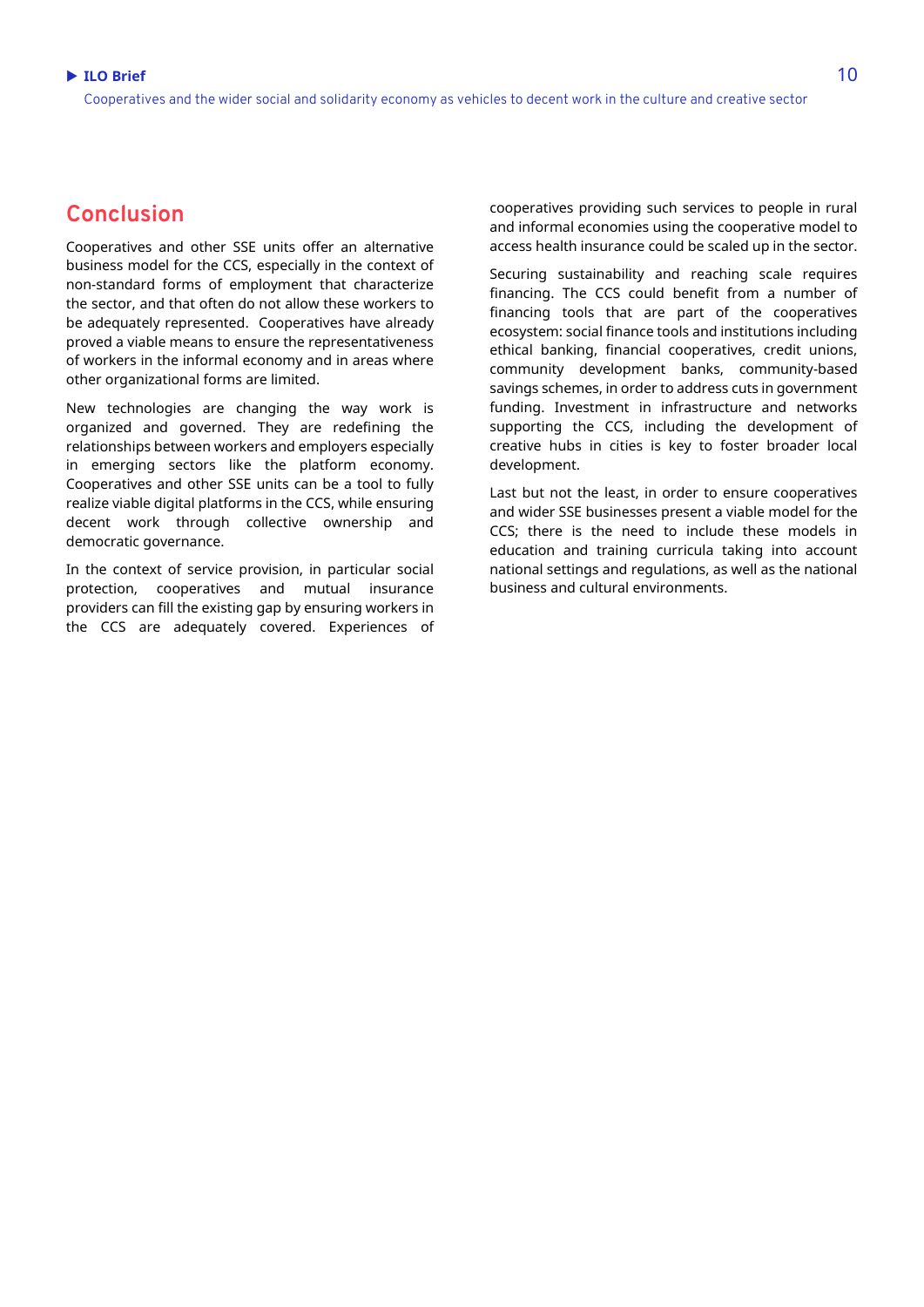## **ILO Brief** 11

Cooperatives and the wider social and solidarity economy as vehicles to decent work in the culture and creative sector

# **References**

Birchall, Johnston and Lou Hammond Ketilson. 2009. *Resilience of the Cooperative Business Model in Times of Crisis.* ILO.

Borzaga, Carlos, Gialuca Salvatori and Riccardo Bodini. 2017. *Social and Solidarity Economy and the Future of Work*. ILO.

Boyle, Dave and Kate Oakley. 2018. "Cooperatives in the creative industries". Co-operatives UK.

Costantini, Anastasia. 2018. "Social Economy Enterprises and Cultural and creative industries: Observations and best practices", Diesis Coop,

[https://www.researchgate.net/publication/328718533\\_SOCIAL\\_ECONOMY\\_ENTERPRISES\\_AND\\_CULTURAL\\_AND\\_CREATIV](https://www.researchgate.net/publication/328718533_SOCIAL_ECONOMY_ENTERPRISES_AND_CULTURAL_AND_CREATIVE_INDUSTRIES_Observations_and_best_practices/link/5bdd60bfa6fdcc3a8db9ef29/download) [E\\_INDUSTRIES\\_Observations\\_and\\_best\\_practices/link/5bdd60bfa6fdcc3a8db9ef29/download](https://www.researchgate.net/publication/328718533_SOCIAL_ECONOMY_ENTERPRISES_AND_CULTURAL_AND_CREATIVE_INDUSTRIES_Observations_and_best_practices/link/5bdd60bfa6fdcc3a8db9ef29/download)

Finlev, Tessa, Rachel Maguire, Ben Oppenheim, Sara Skvirsky. 2017. Future Landscapes of the Orange Economy: Creative Pathways for Improving Lives in Latin America and the Caribbean. Inter-American Development Bank and Institute for the Future.

Galian, Carlos, Margherita Licata and Maya Stern-Plaza. 2021. "Social Protection for workers in the cultural and creative sector: Country practices and innovations". ILO Working paper No. 28.

Hall, Stefan. 2020. "This is how COVID-19 is affecting the music industry". World Economic Forum <https://www.weforum.org/agenda/2020/05/this-is-how-covid-19-is-affecting-the-music-industry/>

ILO. 2020a. "COVID-19 and the media and culture sector", ILO Sectoral Brief.

———. 2020b. *COVID-19 and the world of work, High-Level section*, GB.340/HL/2.

———. 2020c. *Monitor: COVID-19 and the world of work*. Fourth edition.

———. 2020d. *Monitor: COVID-19 and the world of work*. Second edition.

International Cooperative Alliance (ICA) and EURICSE. 2020. *Exploring the Cooperative Economy, World Cooperative Monitor Report*.

Linares, Nati and Caroline Woolard. 2021. "Solidarity Not Charity, Arts and Culture Grant-making in the Solidarity Economy".

Luzardo, Alejandra, Dyanis De Jesús, Michelle Pérez. 2017. *Orange Economy – Innovation you may not know were from Latin America and the Caribbean*. Inter-American Development Bank.

Mediaco-op. N,d. "A Strong Man, Maryhill Integration Network". <https://mediaco-op.net/projects/a-strong-man/>

MusicinAfrica. N.d. "Kenya Music Cooperative aims to empower local industry". <https://www.musicinafrica.net/magazine/kenya-music-cooperative-aims-empower-local-industry>

OECD. 2020a. *Culture shock: COVID-19 and the cultural and creative sectors*.

———. 2020b. *Social economy and the COVID-19 crisis: current and future roles*.

Pôle Culture et Santé, Nouvelle Aquitaine. 2021. « La culture et la santé, une alliance puissante : Hope in Us ». <https://culture-sante-aquitaine.com/le-laboratoire/nos-projets/hope-in-us/>

Sandoval Marisol. 2018. "From passionate labour to compassionate work: Cultural co-ops, do what you love and social change", *European Journal of Cultural Studies* 21 (2): 113-129.

Stories.coop. N.d. "Building Communities with Cooperative Television".

<https://stories.coop/stories/building-communities-with-cooperative-television/>

Stories.coop. N.d. "Co-operation saves the community theatre". [https://stories.coop/stories/co-operation-saves-the](https://stories.coop/stories/co-operation-saves-the-community-theatre/)[community-theatre/](https://stories.coop/stories/co-operation-saves-the-community-theatre/)

UN Task Force on Social and Solidarity Economy. 2020. "What Role for the Social and Solidarity Economy in the post-COVID-19 crisis recovery?," UNTFSSE Statement.